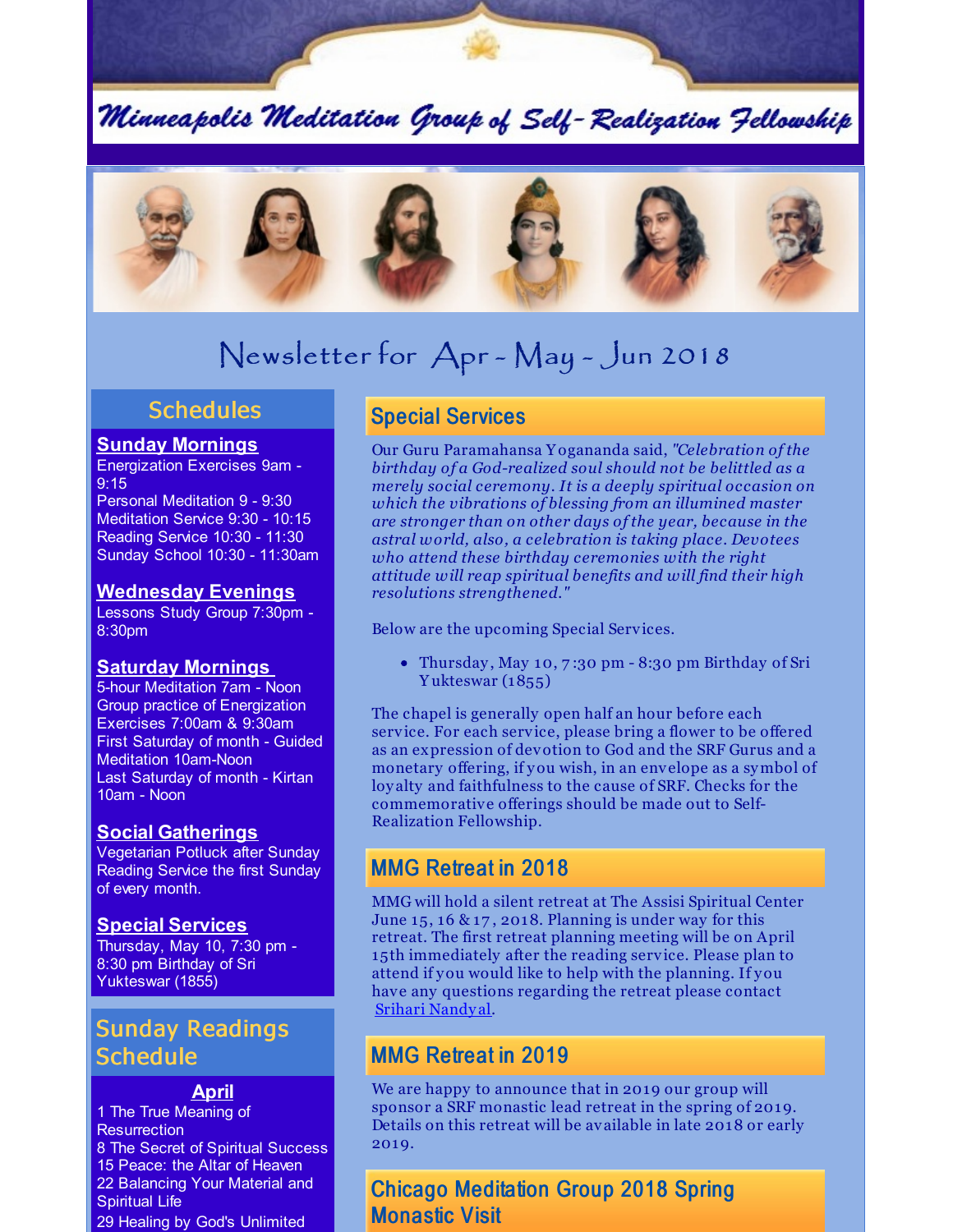Power

#### **May**

 What Is Love? The Mother Aspect of God Anchor Yourself in God Sacred Literature: A World of **Solace** 

#### **June**

 Why Our Loved Ones Die The Universe: God's Cosmic Dream The Father Aspect of God Attuning Your Life to God's **Abundance** 

### Quote From Master



*Words saturated with sincerity, conviction, faith, and intuition are like highly explosive vibration bombs, which, when set off, shatter the rocks of difficulties and create the change desired. Avoid speaking unpleasant words, even if true. Sincere words or affirmations repeated understandingly, feelingly, and willingly are sure to move the Omnipresent Cosmic Vibratory Force to render aid in your difficulty. Appeal to that Power with infinite confidence, casting out all doubt; otherwise the arrow if your attention will be deflected from its mark. After you have sown in the soil of Cosmic Consciousness your*

*vibratory prayer-seed, do not pluck it out frequently to see whether or not it has germinated. Give the divine forces a chance to work uninterruptedly.*

- Paramahansa Yogananda - Scientific Healing Affirmations Page 3-4.

#### Chicago Meditation Group announces that two monastics from the Self-Realization Order, Brother Devananda and Brother Nikhilananda, will be visiting the Chicago Meditation Group April 6th thru April 8. Please join them for this very special weekend. Everyone is welcome to attend. Contact: Diane Shaw (626) 392-41 13 for hike with Monastics and contact Chicago Meditation Group for details. http://www.chicagomeditationgroup.org/

If you need us to forward you an email recieved regarding this, please contact deepak from electronic announcement committee at announcements@srfminneapolis.org or 612- 9999-4445.

# INDIA Day Celebration

After huge success of our 2017 India Day celebrations, an India Day potluck has been scheduled for **November 4th, 2018**.

# Next General Meeting

Our next General Meeting will be **May 20th.** During the meeting we will have elections for service readers, Sunday school teachers and 3 open council position. The council positions that are open are treasurer, secretary, and member at large. If anyone is interested in a council position please let a council member know or send an email to the [council](mailto:council@srfminneapolis.org).



# Last General Meeting Summary

Our group held a general meeting on March 11th. Summary of the meeting is below:

We decided to pay off the current building loan ahead of its scheduled final payment due in early 2019.

The new sign on the front of the building includes service times and the group's URL. The side door sign has also been updated.

We have received a donation from a devotee for completion of our landscaping plan. Council is currently planning the landscaping for our building. Another landscaping item for discussion is the need to have someone to do regular maintenance of the landscaping we already have.

There have not been many attending our movie night, so the thought is to reduce the number of times per year to  $3X$  per y ear: mid-November, January and April. This was agreed upon.

Council is currently looking into creating a Facebook Page to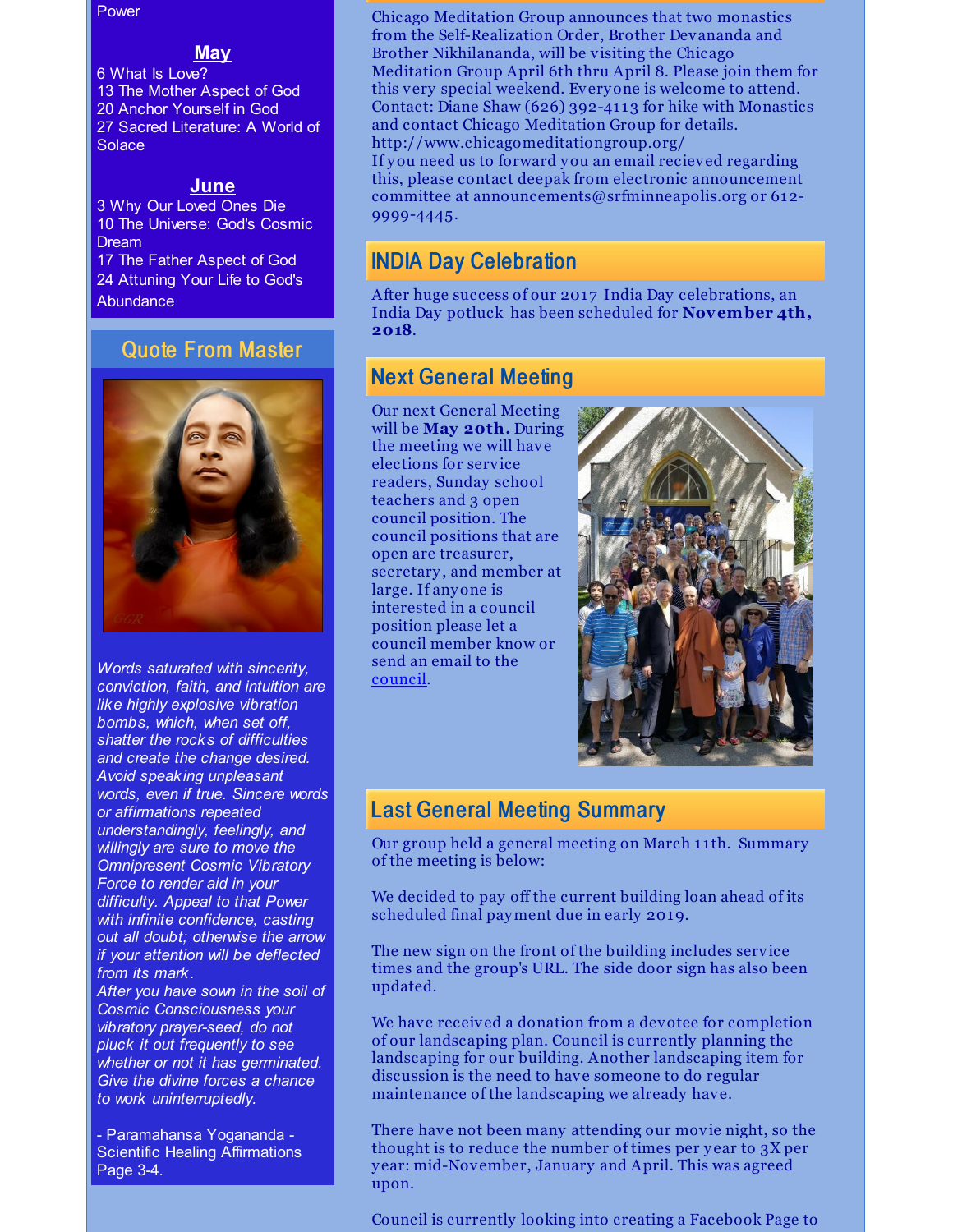attract new members, especially the younger generation.

We collected \$691 for Christmas Giving Project and used it to buy items for the children (~\$500 of it) and gave the rest via check. The name of the benefiting organizations is Perspectives, which does after-school care for children and provides homes for homeless mothers.

Our group had a booth at the Diwali event last October from 5 - 9 in Bloomington at Kennedy High School. We had a raffle, and a number of people stopped by . This and the Nicollet Open Streets seem good ways to do community outreach. If there are similar events we can consider participating in those as well. Please let [council](mailto:council@srfminneapolis.org) know if you have any ideas.

# World Convocation 2018



Self-Realization Fellowship cordially invites you to the 2018 Convocation to be held on **August 5-11, 2018**. Thousands of SRF members from around the world will gather in Los Angeles for a profoundly inspiring week of spiritual renewal and fellowship, as we immerse ourselves in the teachings of our guru, Paramahansa Y ogananda. New for 2018: Simultaneous Spanish translations will be available during most events. Please see registration and Hotel information on Mother [Center's](http://www.yogananda-srf.org/SRF_World_Convocation.aspx) website at this Link.

# Summer Day Programs for Youth and Teens



Summer Day Program for Children and Teens, which is a part of Self-Realization Fellowship How-to-Live Y outh Programs, will be held on following dates: Girls Week: June 25 - 29, 2018 Boys Week: July 2 - 6, 2018 Please see [details](http://www.yogananda-srf.org/programsforyouth/Summer_Day_Program.aspx) here.

# News From Mother Center

We are happy to report that Mother Center is currently on schedule for the release later this y ear of the new edition of the [Self-Realization](http://www.yogananda-srf.org/NewsArchive/2018/2018_Release_of_New_Edition_of_SRF_Lessons_on_Schedule.aspx) Fellowship Lessons. Please click here for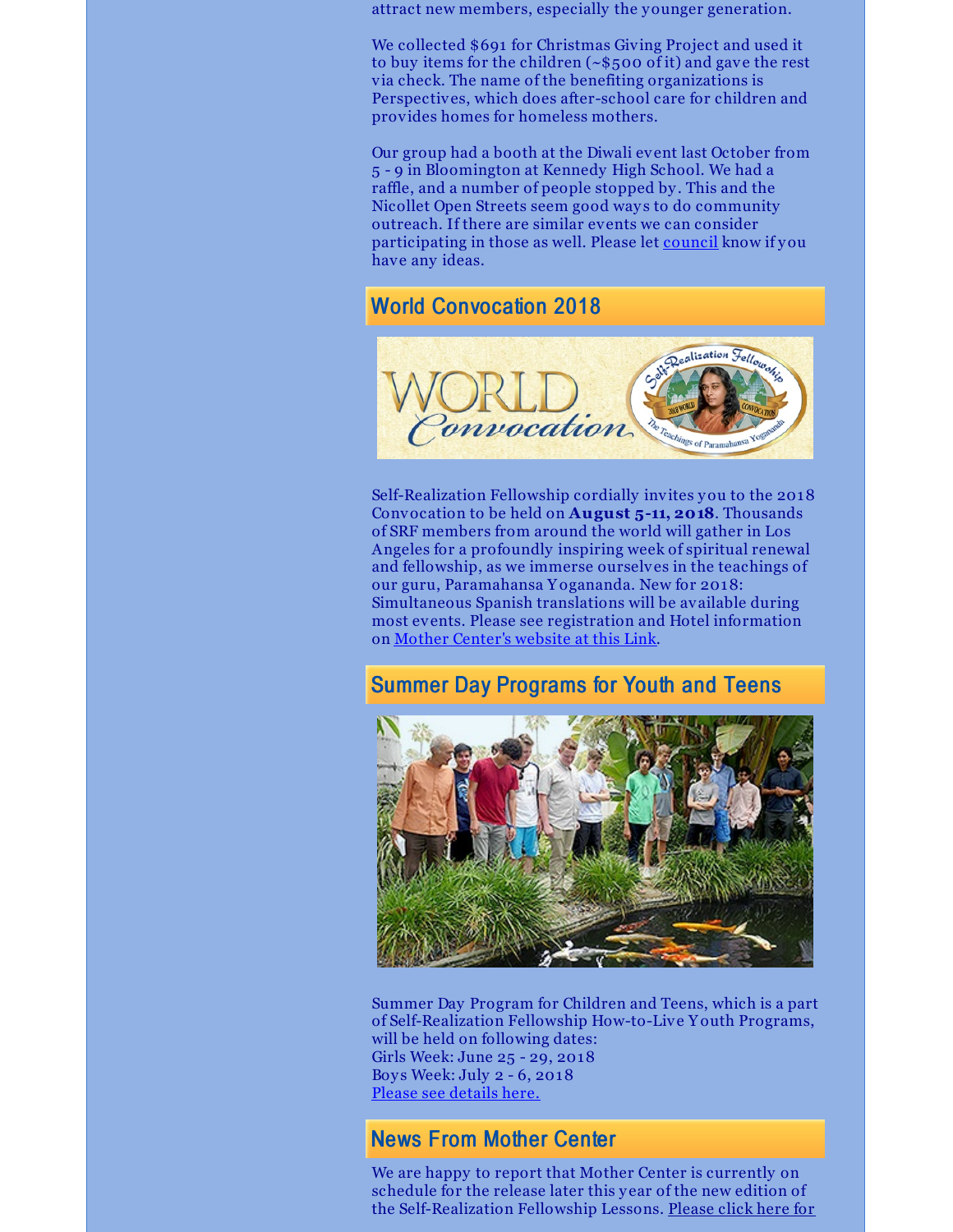more details.

Over the past several months, numerous media outlets from around the globe have published inspiring articles about Paramahansa Y ogananda and his Self-Realization Fellowship teachings-y et another sign that his influence on world [spirituality](http://www.yogananda-srf.org/NewsArchive/2018/Global_Awareness_of_Yogananda_s_Teachings_on_the_Rise.aspx) continues to grow. Please click here for more details.

In keeping with Paramahansa Y ogananda's spiritual ideal "to serve mankind as one's larger Self", Self-Realization Fellowship (SRF) temples and centers reached out to thousands in need during this past holiday season with [charitable](http://www.yogananda-srf.org/NewsArchive/2017/SRF_Temples_and_Centers_Find_Joy_in_Serving_Others.aspx) drives and ministry . Please click here for more details.

### Minneapolis Meditation Group Book Room

Y ou are welcome to visit our book room where there are books and audio CDs by Paramahansa Y ogananda as well as other CDs, DVDs and other items for purchase.

In the book room, there is also a lending library where one is free to borrow books and media.

### MMG Severe Weather Policy

Please be advised that Minneapolis Meditation Group services will be cancelled if a severe weather warning is issued by the [National](http://forecast.weather.gov/MapClick.php?CityName=Minneapolis&state=MN&site=MPX&textField1=44.9618&textField2=-93.2668&e=0) Weather Service that includes our church area (the city of Minneapolis or Hennepin County ), within a window of two hours prior to a scheduled service to two hours after a scheduled service. It will be the responsibility of each member to be aware of any severe weather warnings prior to a scheduled service. This includes severe thunderstorm warnings, tornado warnings and winter storm warnings.

Y ou can find more details on the policy on our web site at [http://srfminneapolis.org/severeweatherpolicy](http://srfminneapolis.org/severeweatherpolicy.html) .html

### Donations Information

If you write a check to the group, please know that checks pay able to "Minneapolis Meditation Group"will be deposited locally and used to support the group's activities, pay utility bills and so on. Checks pay able to "Self Realization Fellowship" are sent to SRF's world headquarters in Los Angeles and are used by them to support SRF's work. It is customary when writing checks during special services such as commemorative services to make the check pay able to SRF. If you wish to specifically help the group with re-paying the building loan, make your check pay able to "Self Realization Fellowship" and write "MMG Building Fund" in the memo section of the check. Thank you for your support of our group.

### Electronic Payments Service

Now you can make electronic payments for various items such as retreats, books or donations to Minneapolis Meditation Group using paypal. Please use the following link to make electronic payments.

<https://www.paypal.me/srfminneapolis>